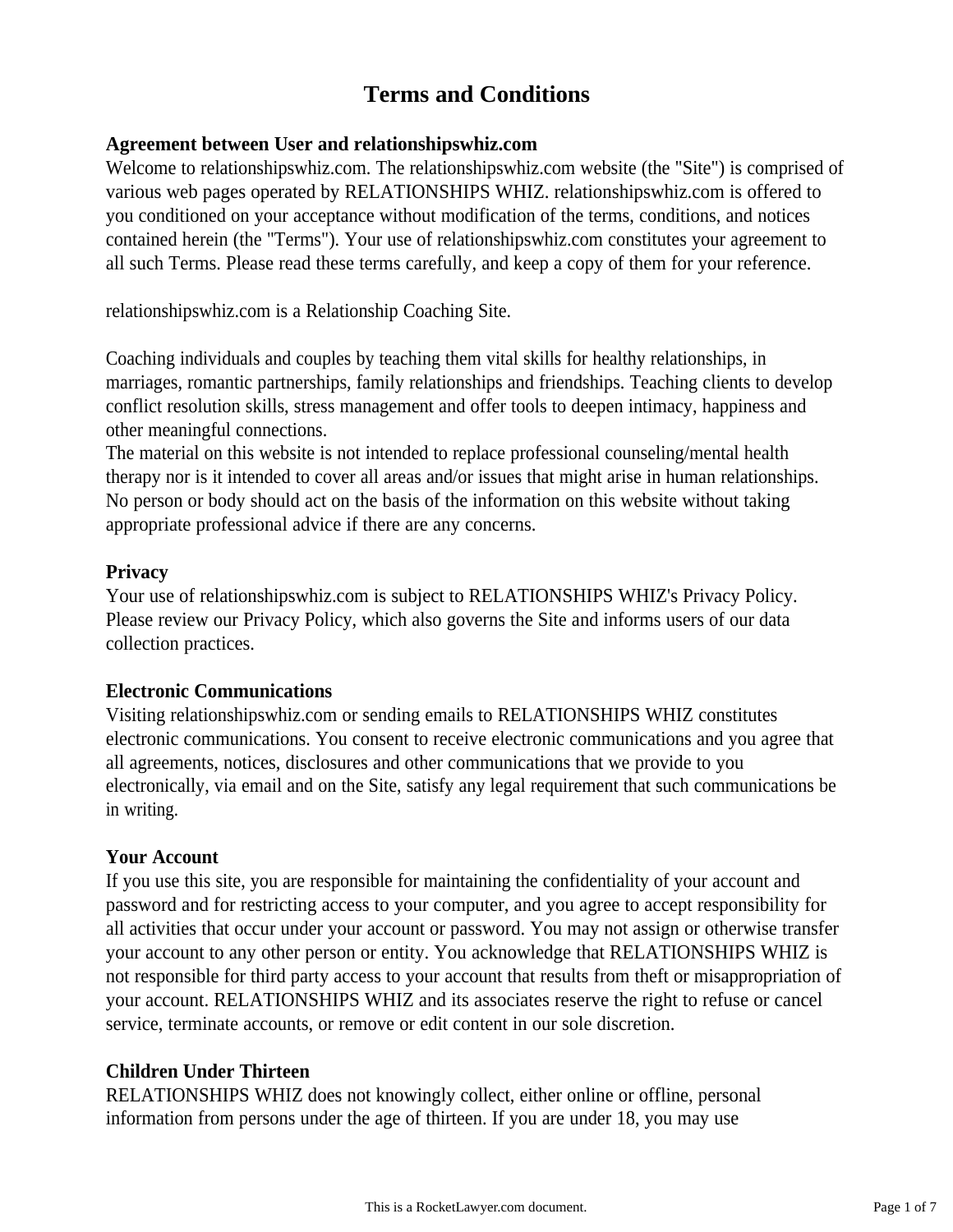relationshipswhiz.com only with permission of a parent or guardian.

# **Cancellation/Refund Policy**

After the commencement of Coaching program, any unused sessions will not be refunded, but may be rescheduled for up to 6 months after the initial payment.

Refunds requested in writing prior to the beginning of the Coaching program will be given in full, less a \$50 administrative fee.

All unused sessions expire 6 months after initial payment. Unused Coaching sessions may be transferable provided the new Client is ready and willing to actively participate in the Coaching program.

# **Links to Third Party Sites/Third Party Services**

relationshipswhiz.com may contain links to other websites ("Linked Sites"). The Linked Sites are not under the control of RELATIONSHIPS WHIZ and RELATIONSHIPS WHIZ is not responsible for the contents of any Linked Site, including without limitation any link contained in a Linked Site, or any changes or updates to a Linked Site. RELATIONSHIPS WHIZ is providing these links to you only as a convenience, and the inclusion of any link does not imply endorsement by RELATIONSHIPS WHIZ of the site or any association with its operators.

Certain services made available via relationshipswhiz.com are delivered by third party sites and organizations. By using any product, service or functionality originating from the relationshipswhiz.com domain, you hereby acknowledge and consent that RELATIONSHIPS WHIZ may share such information and data with any third party with whom RELATIONSHIPS WHIZ has a contractual relationship to provide the requested product, service or functionality on behalf of relationshipswhiz.com users and customers.

# **No Unlawful or Prohibited Use/Intellectual Property**

You are granted a non-exclusive, non-transferable, revocable license to access and use relationshipswhiz.com strictly in accordance with these terms of use. As a condition of your use of the Site, you warrant to RELATIONSHIPS WHIZ that you will not use the Site for any purpose that is unlawful or prohibited by these Terms. You may not use the Site in any manner which could damage, disable, overburden, or impair the Site or interfere with any other party's use and enjoyment of the Site. You may not obtain or attempt to obtain any materials or information through any means not intentionally made available or provided for through the Site.

All content included as part of the Service, such as text, graphics, logos, images, as well as the compilation thereof, and any software used on the Site, is the property of RELATIONSHIPS WHIZ or its suppliers and protected by copyright and other laws that protect intellectual property and proprietary rights. You agree to observe and abide by all copyright and other proprietary notices, legends or other restrictions contained in any such content and will not make any changes thereto.

You will not modify, publish, transmit, reverse engineer, participate in the transfer or sale, create derivative works, or in any way exploit any of the content, in whole or in part, found on the Site. RELATIONSHIPS WHIZ content is not for resale. Your use of the Site does not entitle you to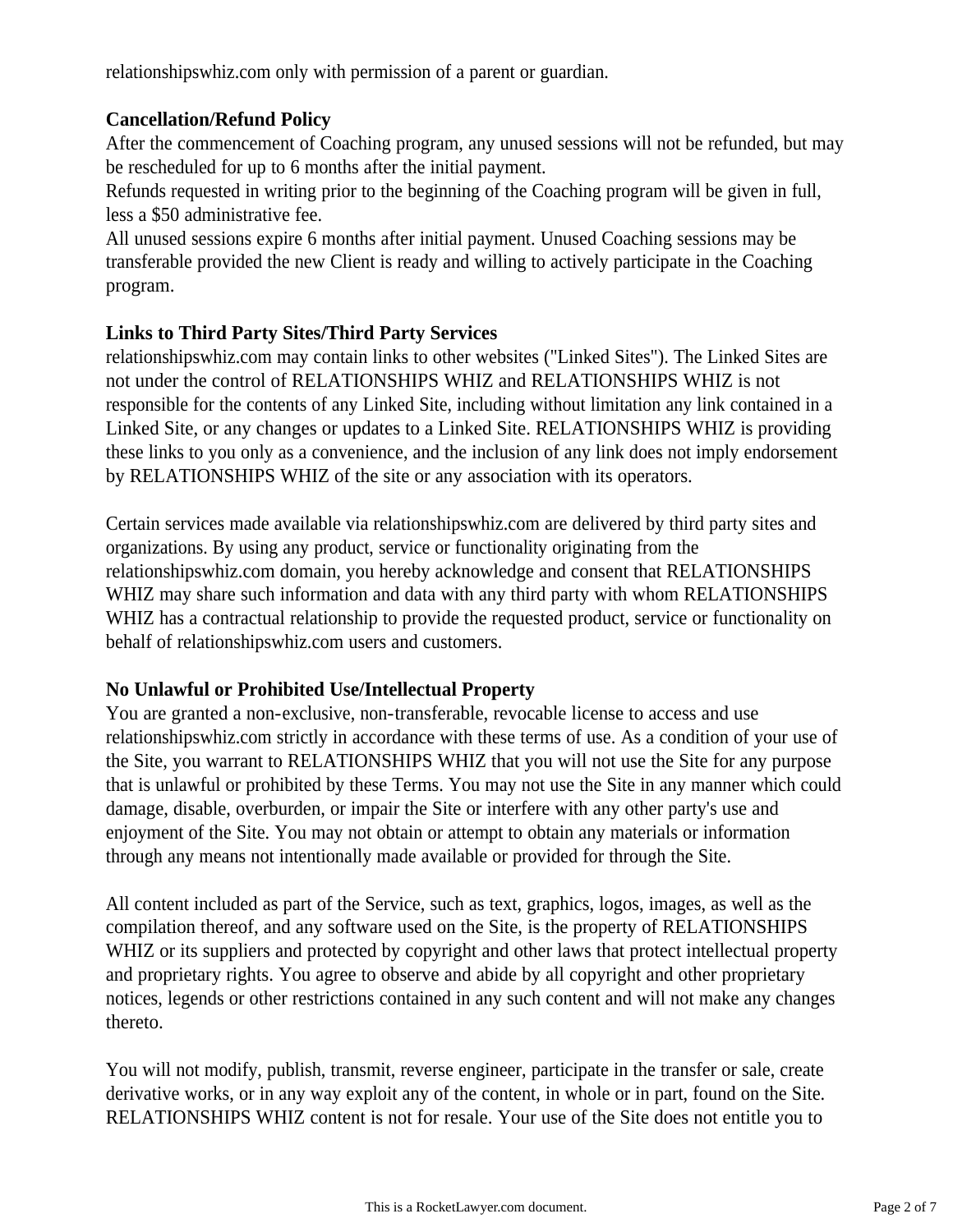make any unauthorized use of any protected content, and in particular you will not delete or alter any proprietary rights or attribution notices in any content. You will use protected content solely for your personal use, and will make no other use of the content without the express written permission of RELATIONSHIPS WHIZ and the copyright owner. You agree that you do not acquire any ownership rights in any protected content. We do not grant you any licenses, express or implied, to the intellectual property of RELATIONSHIPS WHIZ or our licensors except as expressly authorized by these Terms.

#### **Use of Communication Services**

The Site may contain bulletin board services, chat areas, news groups, forums, communities, personal web pages, calendars, and/or other message or communication facilities designed to enable you to communicate with the public at large or with a group (collectively, "Communication Services"). You agree to use the Communication Services only to post, send and receive messages and material that are proper and related to the particular Communication Service.

By way of example, and not as a limitation, you agree that when using a Communication Service, you will not: defame, abuse, harass, stalk, threaten or otherwise violate the legal rights (such as rights of privacy and publicity) of others; publish, post, upload, distribute or disseminate any inappropriate, profane, defamatory, infringing, obscene, indecent or unlawful topic, name, material or information; upload files that contain software or other material protected by intellectual property laws (or by rights of privacy of publicity) unless you own or control the rights thereto or have received all necessary consents; upload files that contain viruses, corrupted files, or any other similar software or programs that may damage the operation of another's computer; advertise or offer to sell or buy any goods or services for any business purpose, unless such Communication Service specifically allows such messages; conduct or forward surveys, contests, pyramid schemes or chain letters; download any file posted by another user of a Communication Service that you know, or reasonably should know, cannot be legally distributed in such manner; falsify or delete any author attributions, legal or other proper notices or proprietary designations or labels of the origin or source of software or other material contained in a file that is uploaded; restrict or inhibit any other user from using and enjoying the Communication Services; violate any code of conduct or other guidelines which may be applicable for any particular Communication Service; harvest or otherwise collect information about others, including e-mail addresses, without their consent; violate any applicable laws or regulations.

RELATIONSHIPS WHIZ has no obligation to monitor the Communication Services. However, RELATIONSHIPS WHIZ reserves the right to review materials posted to a Communication Service and to remove any materials in its sole discretion. RELATIONSHIPS WHIZ reserves the right to terminate your access to any or all of the Communication Services at any time without notice for any reason whatsoever.

RELATIONSHIPS WHIZ reserves the right at all times to disclose any information as necessary to satisfy any applicable law, regulation, legal process or governmental request, or to edit, refuse to post or to remove any information or materials, in whole or in part, in RELATIONSHIPS WHIZ's sole discretion.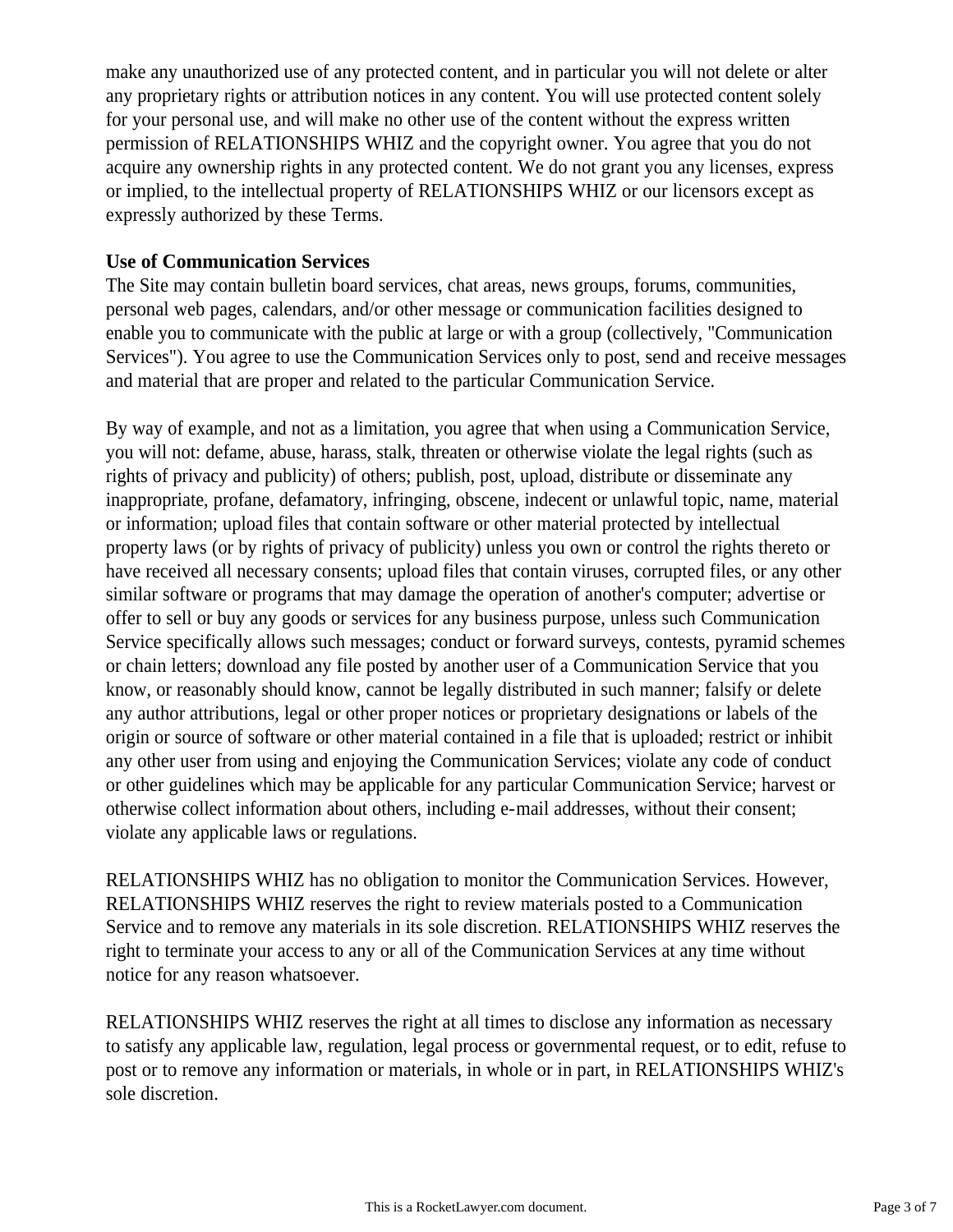Always use caution when giving out any personally identifying information about yourself or your children in any Communication Service. RELATIONSHIPS WHIZ does not control or endorse the content, messages or information found in any Communication Service and, therefore, RELATIONSHIPS WHIZ specifically disclaims any liability with regard to the Communication Services and any actions resulting from your participation in any Communication Service. Managers and hosts are not authorized RELATIONSHIPS WHIZ spokespersons, and their views do not necessarily reflect those of RELATIONSHIPS WHIZ.

Materials uploaded to a Communication Service may be subject to posted limitations on usage, reproduction and/or dissemination. You are responsible for adhering to such limitations if you upload the materials.

# **Materials Provided to relationshipswhiz.com or Posted on Any RELATIONSHIPS WHIZ Web Page**

RELATIONSHIPS WHIZ does not claim ownership of the materials you provide to relationshipswhiz.com (including feedback and suggestions) or post, upload, input or submit to any RELATIONSHIPS WHIZ Site or our associated services (collectively "Submissions"). However, by posting, uploading, inputting, providing or submitting your Submission you are granting RELATIONSHIPS WHIZ, our affiliated companies and necessary sublicensees permission to use your Submission in connection with the operation of their Internet businesses including, without limitation, the rights to: copy, distribute, transmit, publicly display, publicly perform, reproduce, edit, translate and reformat your Submission; and to publish your name in connection with your Submission.

No compensation will be paid with respect to the use of your Submission, as provided herein. RELATIONSHIPS WHIZ is under no obligation to post or use any Submission you may provide and may remove any Submission at any time in RELATIONSHIPS WHIZ's sole discretion.

By posting, uploading, inputting, providing or submitting your Submission you warrant and represent that you own or otherwise control all of the rights to your Submission as described in this section including, without limitation, all the rights necessary for you to provide, post, upload, input or submit the Submissions.

# **International Users**

The Service is controlled, operated and administered by RELATIONSHIPS WHIZ from our offices within the USA. If you access the Service from a location outside the USA, you are responsible for compliance with all local laws. You agree that you will not use the RELATIONSHIPS WHIZ Content accessed through relationshipswhiz.com in any country or in any manner prohibited by any applicable laws, restrictions or regulations.

#### **Indemnification**

You agree to indemnify, defend and hold harmless RELATIONSHIPS WHIZ, its officers, directors, employees, agents and third parties, for any losses, costs, liabilities and expenses (including reasonable attorney's fees) relating to or arising out of your use of or inability to use the Site or services, any user postings made by you, your violation of any terms of this Agreement or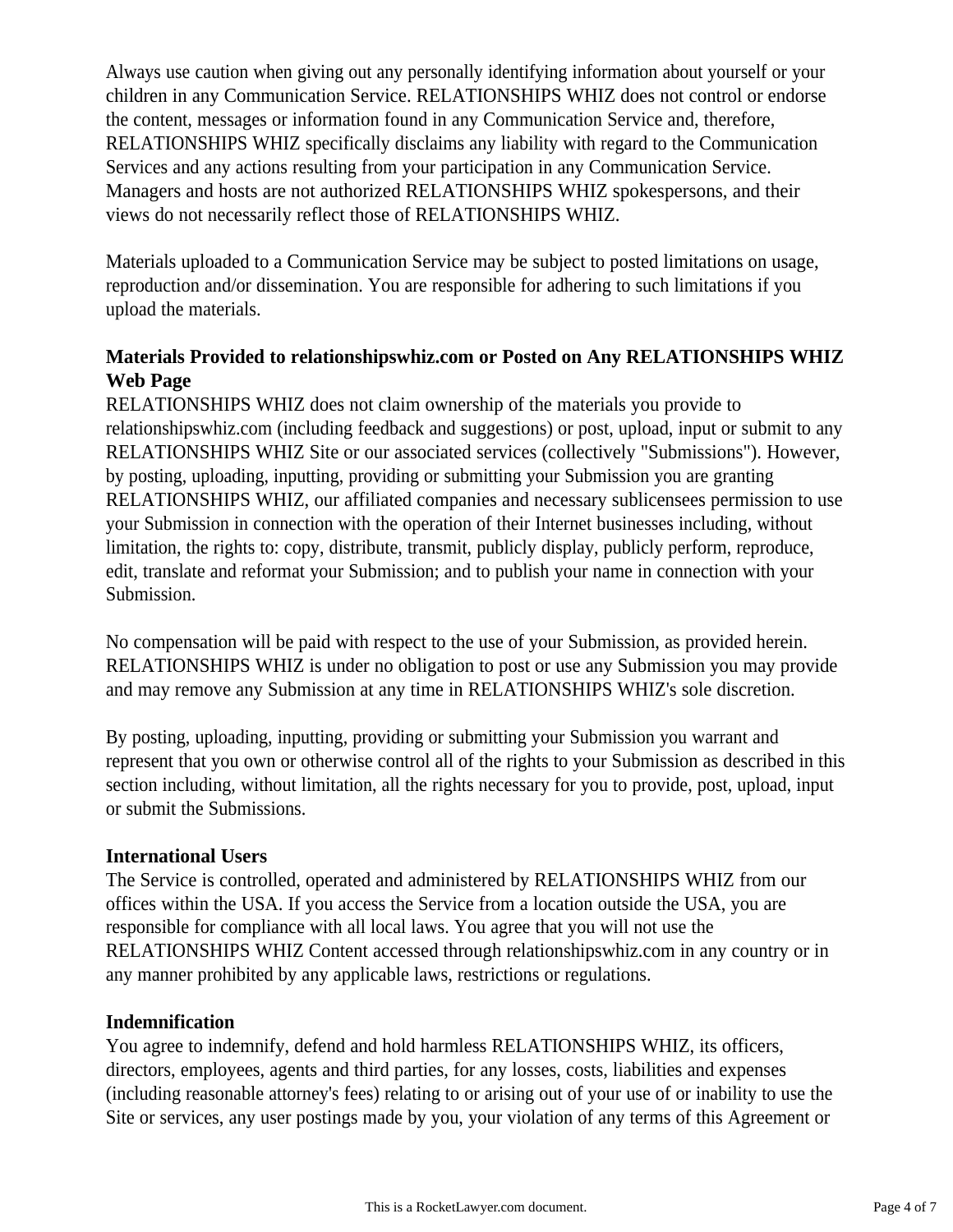your violation of any rights of a third party, or your violation of any applicable laws, rules or regulations. RELATIONSHIPS WHIZ reserves the right, at its own cost, to assume the exclusive defense and control of any matter otherwise subject to indemnification by you, in which event you will fully cooperate with RELATIONSHIPS WHIZ in asserting any available defenses.

#### **Arbitration**

In the event the parties are not able to resolve any dispute between them arising out of or concerning these Terms and Conditions, or any provisions hereof, whether in contract, tort, or otherwise at law or in equity for damages or any other relief, then such dispute shall be resolved only by final and binding arbitration pursuant to the Federal Arbitration Act, conducted by a single neutral arbitrator and administered by the American Arbitration Association, or a similar arbitration service selected by the parties, in a location mutually agreed upon by the parties. The arbitrator's award shall be final, and judgment may be entered upon it in any court having jurisdiction. In the event that any legal or equitable action, proceeding or arbitration arises out of or concerns these Terms and Conditions, the prevailing party shall be entitled to recover its costs and reasonable attorney's fees. The parties agree to arbitrate all disputes and claims in regards to these Terms and Conditions or any disputes arising as a result of these Terms and Conditions, whether directly or indirectly, including Tort claims that are a result of these Terms and Conditions. The parties agree that the Federal Arbitration Act governs the interpretation and enforcement of this provision. The entire dispute, including the scope and enforceability of this arbitration provision shall be determined by the Arbitrator. This arbitration provision shall survive the termination of these Terms and Conditions.

#### **Class Action Waiver**

Any arbitration under these Terms and Conditions will take place on an individual basis; class arbitrations and class/representative/collective actions are not permitted. THE PARTIES AGREE THAT A PARTY MAY BRING CLAIMS AGAINST THE OTHER ONLY IN EACH'S INDIVIDUAL CAPACITY, AND NOT AS A PLAINTIFF OR CLASS MEMBER IN ANY PUTATIVE CLASS, COLLECTIVE AND/ OR REPRESENTATIVE PROCEEDING, SUCH AS IN THE FORM OF A PRIVATE ATTORNEY GENERAL ACTION AGAINST THE OTHER. Further, unless both you and RELATIONSHIPS WHIZ agree otherwise, the arbitrator may not consolidate more than one person's claims, and may not otherwise preside over any form of a representative or class proceeding.

# **Liability Disclaimer**

THE INFORMATION, SOFTWARE, PRODUCTS, AND SERVICES INCLUDED IN OR AVAILABLE THROUGH THE SITE MAY INCLUDE INACCURACIES OR TYPOGRAPHICAL ERRORS. CHANGES ARE PERIODICALLY ADDED TO THE INFORMATION HEREIN. RELATIONSHIPS WHIZ AND/OR ITS SUPPLIERS MAY MAKE IMPROVEMENTS AND/OR CHANGES IN THE SITE AT ANY TIME.

RELATIONSHIPS WHIZ AND/OR ITS SUPPLIERS MAKE NO REPRESENTATIONS ABOUT THE SUITABILITY, RELIABILITY, AVAILABILITY, TIMELINESS, AND ACCURACY OF THE INFORMATION, SOFTWARE, PRODUCTS, SERVICES AND RELATED GRAPHICS CONTAINED ON THE SITE FOR ANY PURPOSE. TO THE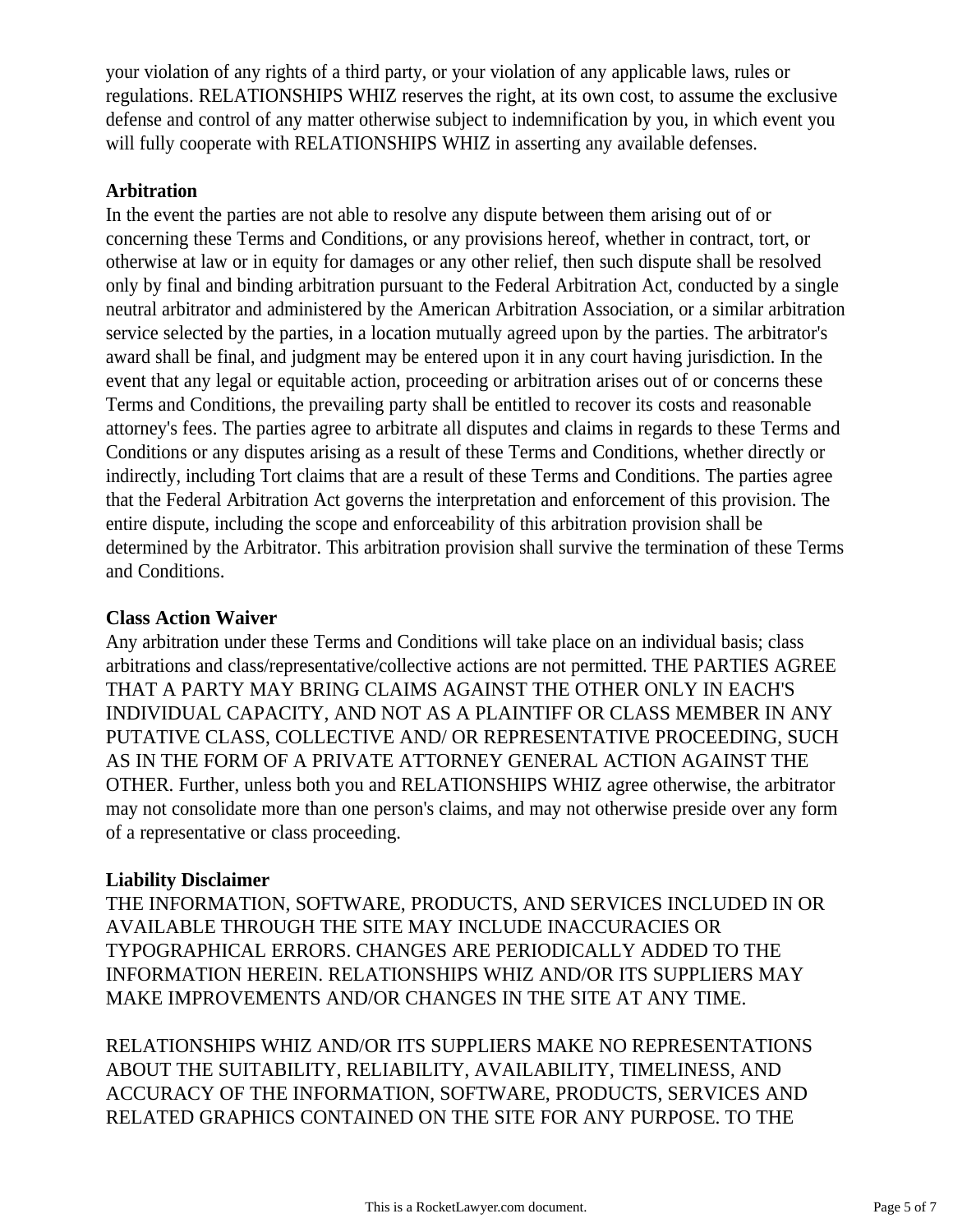MAXIMUM EXTENT PERMITTED BY APPLICABLE LAW, ALL SUCH INFORMATION, SOFTWARE, PRODUCTS, SERVICES AND RELATED GRAPHICS ARE PROVIDED "AS IS" WITHOUT WARRANTY OR CONDITION OF ANY KIND. RELATIONSHIPS WHIZ AND/OR ITS SUPPLIERS HEREBY DISCLAIM ALL WARRANTIES AND CONDITIONS WITH REGARD TO THIS INFORMATION, SOFTWARE, PRODUCTS, SERVICES AND RELATED GRAPHICS, INCLUDING ALL IMPLIED WARRANTIES OR CONDITIONS OF MERCHANTABILITY, FITNESS FOR A PARTICULAR PURPOSE, TITLE AND NON-INFRINGEMENT.

TO THE MAXIMUM EXTENT PERMITTED BY APPLICABLE LAW, IN NO EVENT SHALL RELATIONSHIPS WHIZ AND/OR ITS SUPPLIERS BE LIABLE FOR ANY DIRECT, INDIRECT, PUNITIVE, INCIDENTAL, SPECIAL, CONSEQUENTIAL DAMAGES OR ANY DAMAGES WHATSOEVER INCLUDING, WITHOUT LIMITATION, DAMAGES FOR LOSS OF USE, DATA OR PROFITS, ARISING OUT OF OR IN ANY WAY CONNECTED WITH THE USE OR PERFORMANCE OF THE SITE, WITH THE DELAY OR INABILITY TO USE THE SITE OR RELATED SERVICES, THE PROVISION OF OR FAILURE TO PROVIDE SERVICES, OR FOR ANY INFORMATION, SOFTWARE, PRODUCTS, SERVICES AND RELATED GRAPHICS OBTAINED THROUGH THE SITE, OR OTHERWISE ARISING OUT OF THE USE OF THE SITE, WHETHER BASED ON CONTRACT, TORT, NEGLIGENCE, STRICT LIABILITY OR OTHERWISE, EVEN IF RELATIONSHIPS WHIZ OR ANY OF ITS SUPPLIERS HAS BEEN ADVISED OF THE POSSIBILITY OF DAMAGES. BECAUSE SOME STATES/JURISDICTIONS DO NOT ALLOW THE EXCLUSION OR LIMITATION OF LIABILITY FOR CONSEQUENTIAL OR INCIDENTAL DAMAGES, THE ABOVE LIMITATION MAY NOT APPLY TO YOU. IF YOU ARE DISSATISFIED WITH ANY PORTION OF THE SITE, OR WITH ANY OF THESE TERMS OF USE, YOUR SOLE AND EXCLUSIVE REMEDY IS TO DISCONTINUE USING THE SITE.

#### **Termination/Access Restriction**

RELATIONSHIPS WHIZ reserves the right, in its sole discretion, to terminate your access to the Site and the related services or any portion thereof at any time, without notice. To the maximum extent permitted by law, this agreement is governed by the laws of the State of California and you hereby consent to the exclusive jurisdiction and venue of courts in California in all disputes arising out of or relating to the use of the Site. Use of the Site is unauthorized in any jurisdiction that does not give effect to all provisions of these Terms, including, without limitation, this section.

You agree that no joint venture, partnership, employment, or agency relationship exists between you and RELATIONSHIPS WHIZ as a result of this agreement or use of the Site. RELATIONSHIPS WHIZ's performance of this agreement is subject to existing laws and legal process, and nothing contained in this agreement is in derogation of RELATIONSHIPS WHIZ's right to comply with governmental, court and law enforcement requests or requirements relating to your use of the Site or information provided to or gathered by RELATIONSHIPS WHIZ with respect to such use. If any part of this agreement is determined to be invalid or unenforceable pursuant to applicable law including, but not limited to, the warranty disclaimers and liability limitations set forth above, then the invalid or unenforceable provision will be deemed superseded